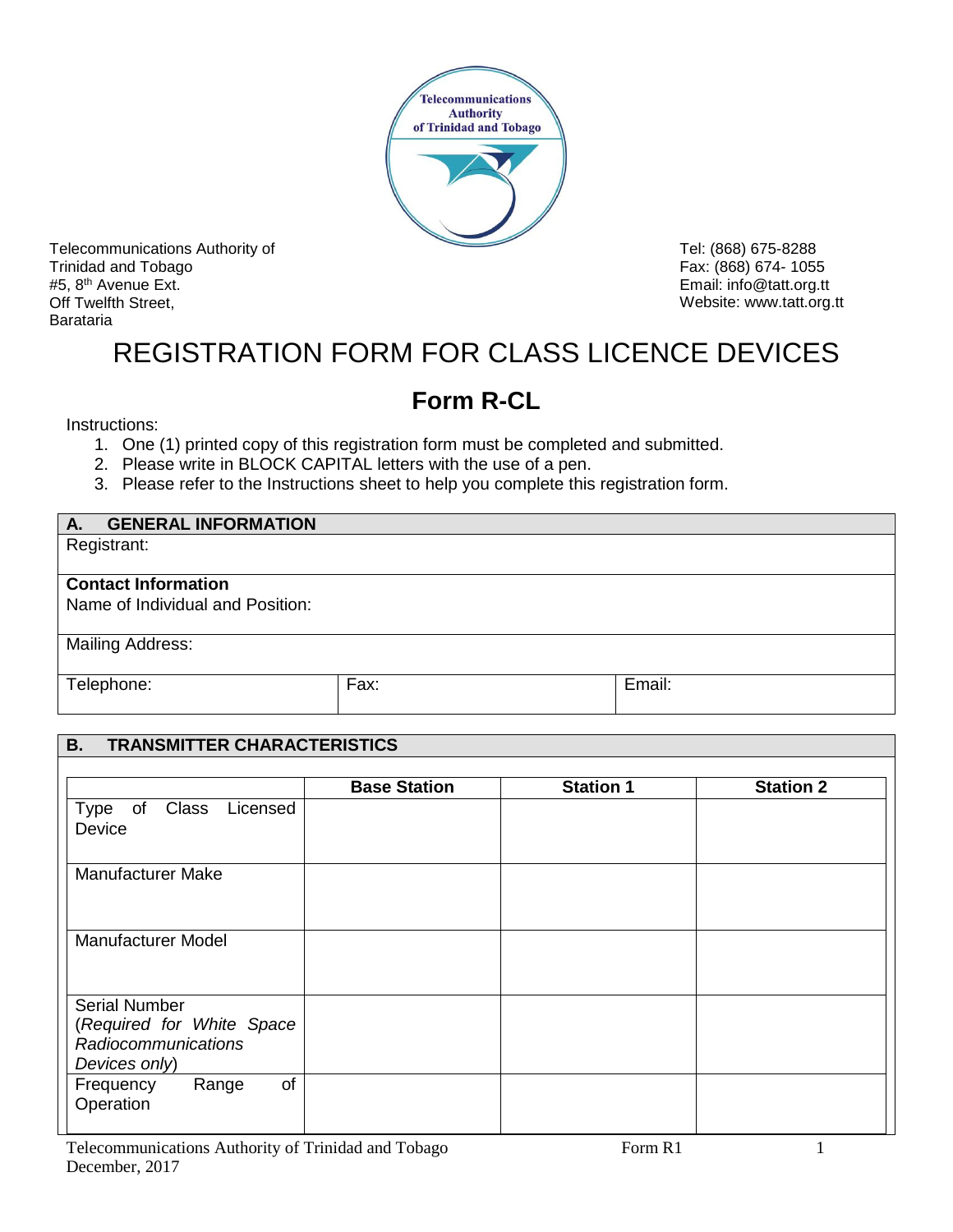|                             |       | <b>Base Station</b> | <b>Station 1</b> | <b>Station 2</b> |
|-----------------------------|-------|---------------------|------------------|------------------|
| RF<br>Output<br>(Watts/dBm) | Power |                     |                  |                  |
|                             |       |                     |                  |                  |

| <b>ANTENNA CHARACTERISTICS</b><br>$\overline{C}$ .       |                     |                  |                  |
|----------------------------------------------------------|---------------------|------------------|------------------|
|                                                          |                     |                  |                  |
|                                                          | <b>Base Station</b> | <b>Station 1</b> | <b>Station 2</b> |
| Manufacturer Make                                        |                     |                  |                  |
| <b>Manufacturer Model</b>                                |                     |                  |                  |
| Antenna Gain (dB)                                        |                     |                  |                  |
| Height<br>Average<br>above<br>ground (m)                 |                     |                  |                  |
| Azimuth (degrees)                                        |                     |                  |                  |
| Beam width (degrees)                                     |                     |                  |                  |
| Polarization                                             |                     |                  |                  |
| Coordinates<br>(degrees, minutes, seconds)               |                     |                  |                  |
| <b>Physical Address</b><br>(Location, Street, City/Town) |                     |                  |                  |